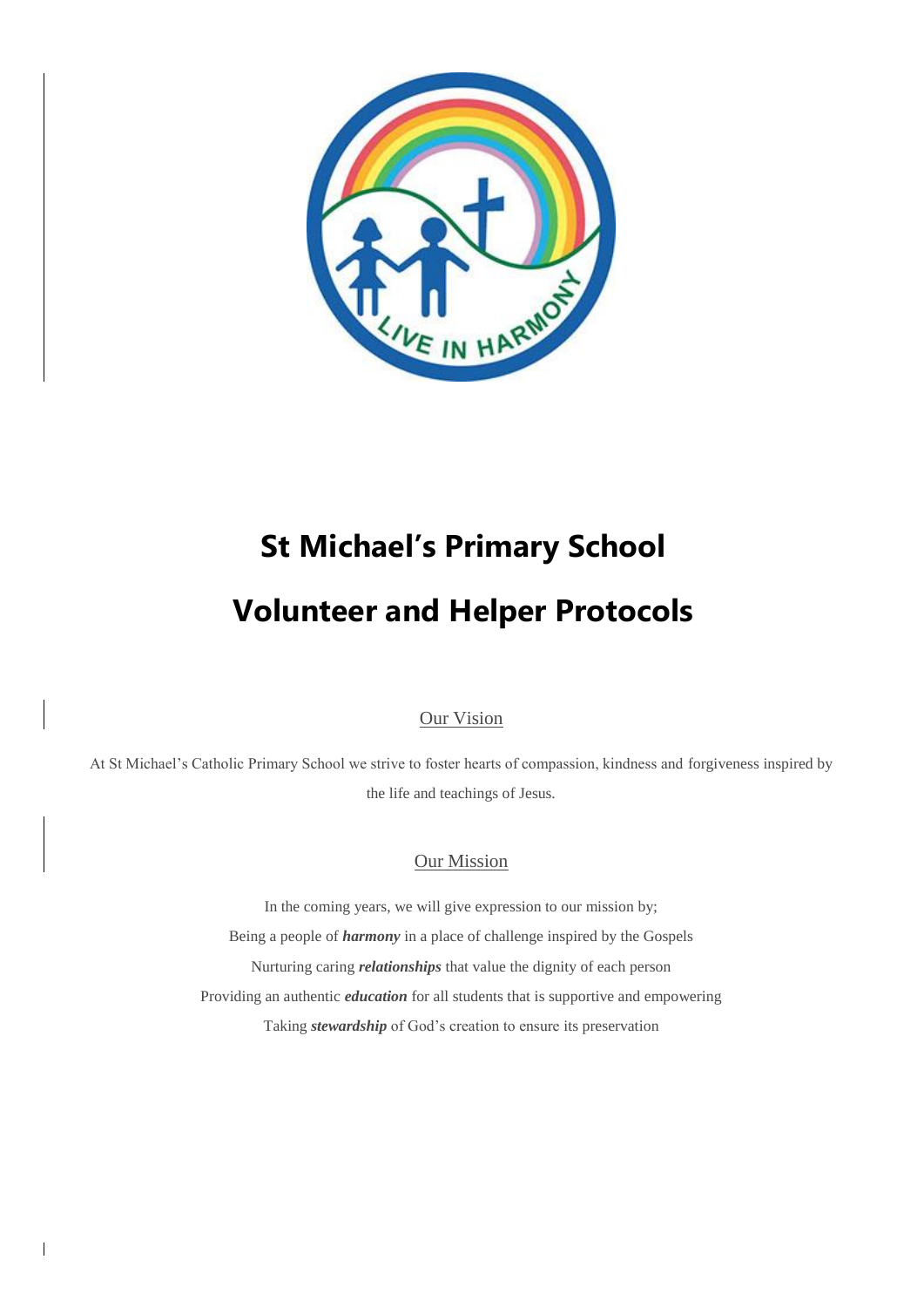# **Table of Contents**

| 1. |  |  |  |  |
|----|--|--|--|--|
| 2. |  |  |  |  |
| 3. |  |  |  |  |
| 4. |  |  |  |  |
| 5. |  |  |  |  |
| 6. |  |  |  |  |
| 7. |  |  |  |  |
| 8. |  |  |  |  |
| 9. |  |  |  |  |
|    |  |  |  |  |
|    |  |  |  |  |
|    |  |  |  |  |
|    |  |  |  |  |
|    |  |  |  |  |
|    |  |  |  |  |

Volunteer and Helper Protocols Implemented: February 2019<br>To be Reviewed Annually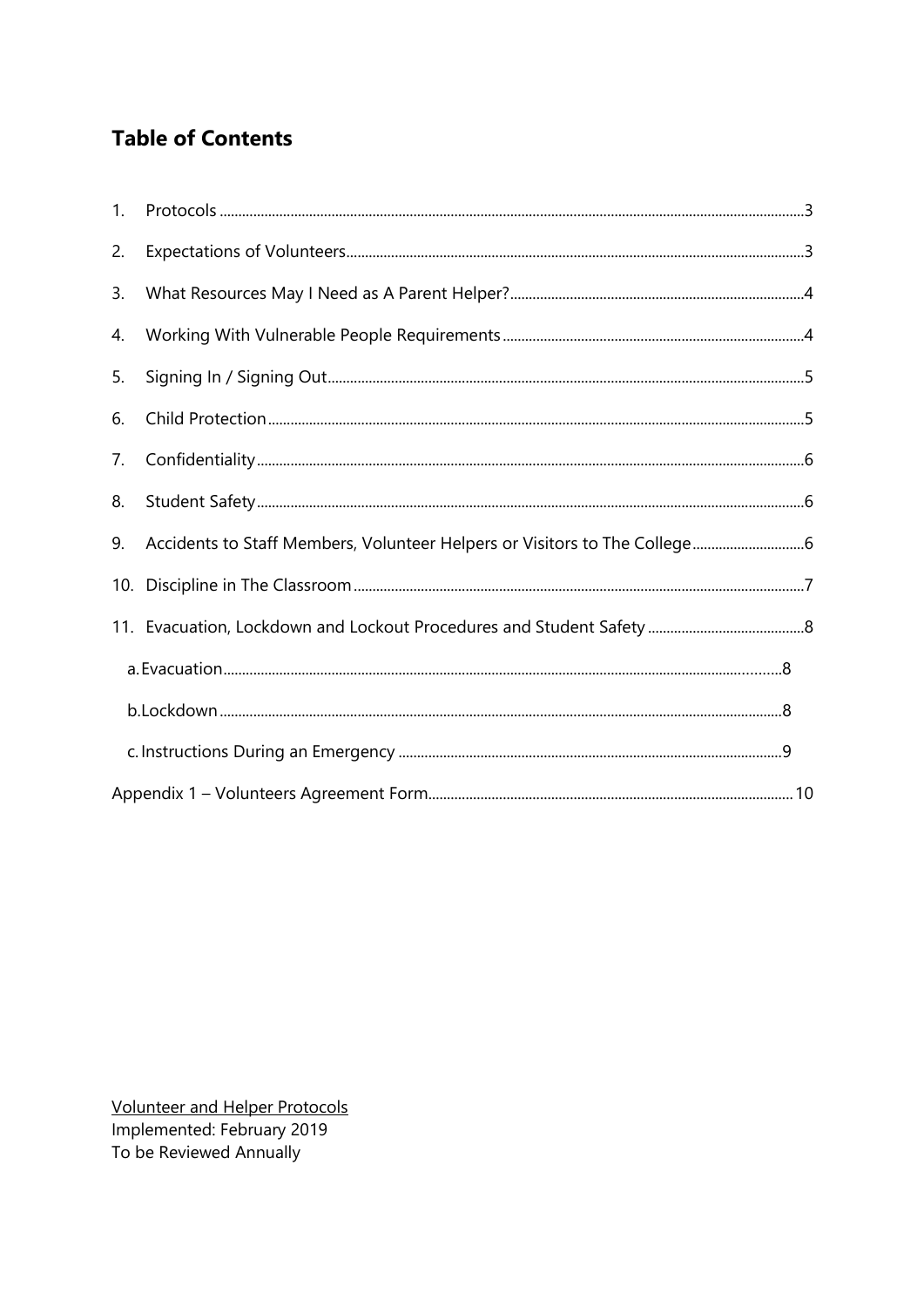#### <span id="page-2-0"></span>**1. Protocols**

St Michael's values the partnership between parents, carers and staff as they work together to give students opportunities to be engaged in their learning.

We are grateful for the willingness of members of our school community, such as parents, grandparents and carers to support staff in the classrooms and in other programs and activities such as sport carnivals and excursions.

The safety and wellbeing of our students is a priority. To ensure this the following guidelines for volunteer helpers have been developed.

#### <span id="page-2-1"></span>**2. Expectations of Volunteers**

Volunteers assisting with activities do so on the understanding that:

- Volunteers contribute to the culture of the school through their positive attitude, actions and words
- The teacher is responsible for the duty of care, safety, wellbeing and care for students
- The teacher is responsible for the programs operating within the classroom, at school or on an excursion.
- Regular volunteers such as those who are classroom helpers are required to hold a current WwVP registration.
- The conduct and manners of volunteers should at all times be acceptable and an appropriate model for students
- Volunteers are asked to co-operate with class teachers and staff to ensure the safety and welfare of students.
- Volunteers must sign in and out of the school when participating in school activities.
- Volunteers will report any child protection concerns or disclosures from students to the classroom teacher or school leadership team (Principal, Assistant Principal or Religious Education Coordinator).
- Volunteers are asked to follow the school's emergency evacuation procedures at the time of any emergency or practice drill.
- Volunteers will maintain the confidentiality and privacy of students, staff and school families.
- Volunteers understand that they are not to take pictures of children undertaking activities and should not share information or make comments about activities they are involved in to others or through social networking sites.
- Volunteers will follow school and Catholic Education protocols and procedures to raise any concerns in relation to students, staff or other members of the school community.
- Parent helpers are to help all children, not just their own all children are to be treated fairly.
- Volunteers understand that volunteering sessions are not appropriate times to have parent/teacher discussions about their child - other times to do this can be arranged via phone/email communication.
- Volunteers understand that they are to report to a teacher any inappropriate behaviour and that it is the teacher's responsibility to monitor and address this.
- Volunteers proceed to the front office to sign out at the end of their session. This is not an occasion to move to other spaces in the school.
- Volunteers must use staff amenities and not those provided for student use.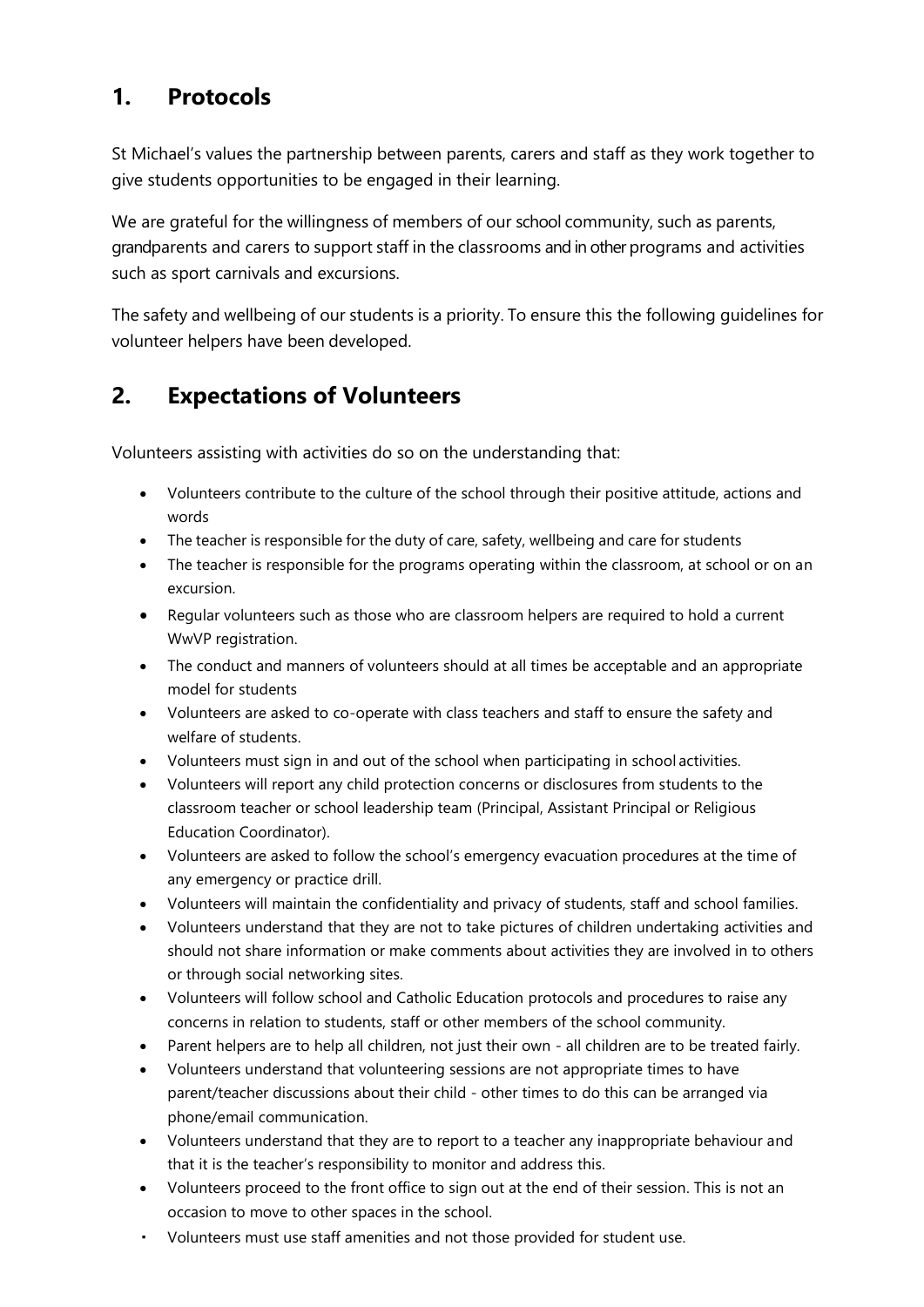# <span id="page-3-0"></span>**3. What Resources May I Need as A Parent Helper?**

In order to succeed with children in groups and as individuals, a parent helper needs;

- To have a positive attitude towards the child or children they are involved with
- To help support the class teacher
- To be able to keep the children's behaviour in perspective different students learn in different ways and at different rates
- To be patient and tolerant
- To be able to display a sense of humour
- To be positive and give lots of positive reinforcement for appropriate behaviour
- To be flexible and take a problem solving approach
- To be prepared for setbacks and changes
- To be consistent and persevere
- To be aware that "confidentially" means not talking about children except to the class teacher.

#### **Try to avoid:**

- Becoming emotionally involved
- Thinking you have to solve all the child's problems
- Talking about or sharing information about children with others.

### <span id="page-3-1"></span>**4. Working with Vulnerable People Requirements**

Volunteering and helping in classrooms and on activities on a regular basis at the school will require you to hold a current Working with Vulnerable People registration. Details as to how to obtain this registration can be found at

[https://www.accesscanberra.act.gov.au/app/answers/detail/a\\_id/1804/~/working-with](https://www.accesscanberra.act.gov.au/app/answers/detail/a_id/1804/~/working-with-vulnerable-people-%28wwvp%29-registration)[vulnerable-people-%28wwvp%29-registration](https://www.accesscanberra.act.gov.au/app/answers/detail/a_id/1804/~/working-with-vulnerable-people-%28wwvp%29-registration)

Those who only volunteer for less than 3 days in any four-week period and 7 days in a 12 month period are not required to hold a current WwVP registration. These volunteers are required to complete the 'Working with Vulnerable People Declaration' form. This form is provided by the school.

This verification must be finalised before the volunteer / helper can commence working with Children. Copies of either the WwVP registration Card or the declaration form must be given to the office administration staff to keep on file.

## <span id="page-3-2"></span>**5. Signing In / Signing Out**

All volunteers are required to sign in and out at the school office. A visitor pass will be issued and must be worn for identification purposes.

These procedures are vital for staff to be able to identify who is on site particularly in the event of an emergency.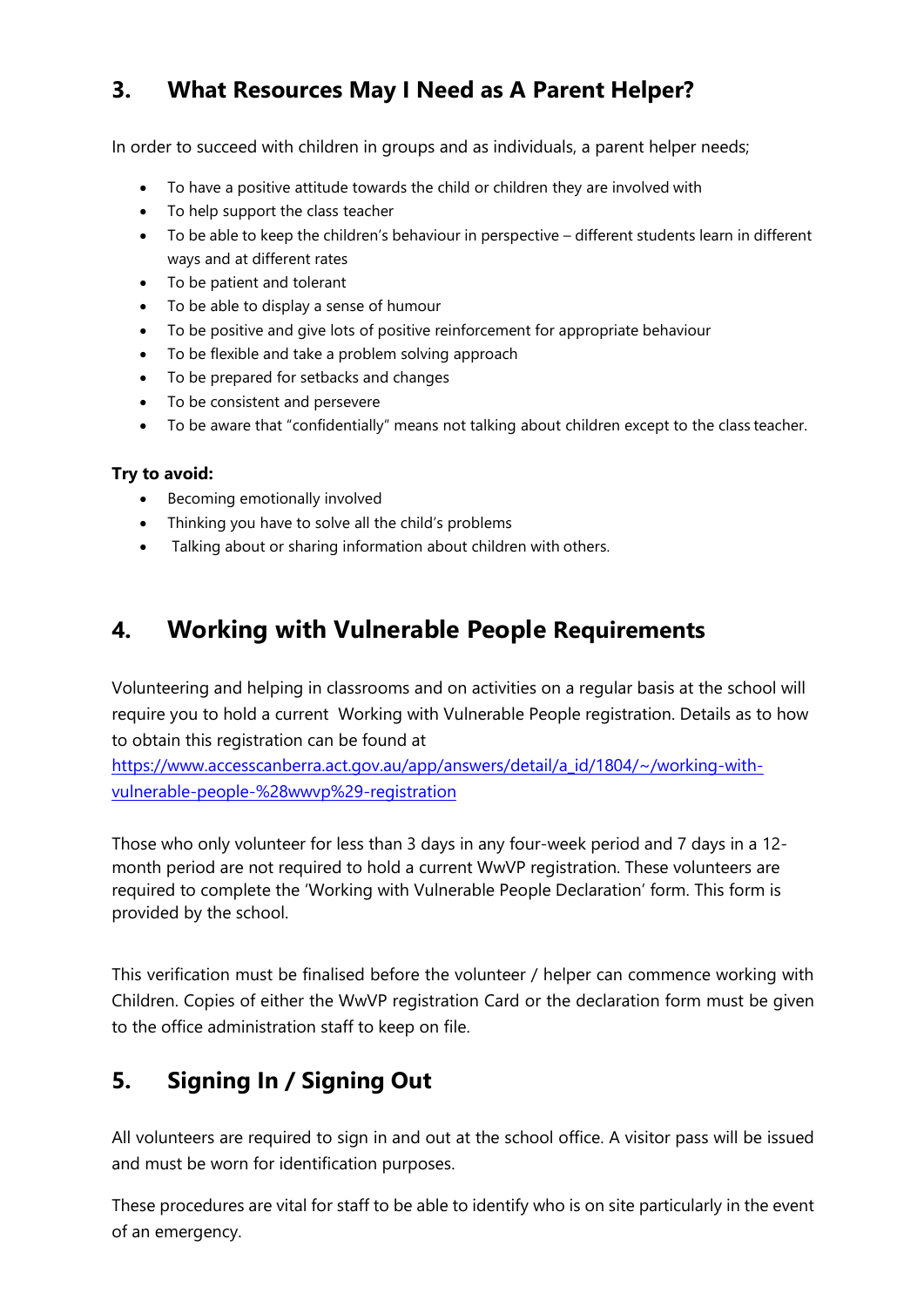# <span id="page-4-0"></span>**6. Child Protection**

All members of our school community are committed to ensure the safety of our students at school and at home. Child Protection protocols for staff and volunteer helpers working with students include:

- No staff member of volunteer should be working or meeting with students in a room by themselves.
- No staff member or volunteer should share personal information with students.
- **If a student discloses information which may indicate they are the victim of any reportable behaviour then this must be reported to the Principal immediately**. If the Principal is not on the school site then the concern must be reported to either a member of the school's leadership team (Principal, Assistant Principal or REC) or a member of staff.
- Should a student disclose any information relating to child protection concerns, the volunteer should not ask any further questions relating to the matter so that we do not hinder further investigations.
- Volunteer helpers should not discuss any concerns they may have relating to the child protection of our students with other staff or members of the school community except as noted above

# <span id="page-4-1"></span>**7. Confidentiality**

All students enrolled in the school and staff are protected by Privacy legislation.

As a visitor to the classroom you may become aware of information which should not be shared with others outside the classroom or school; for example, children with additional needs, on behaviour programs or information that a student may share with you.

Appendix 1 is a Volunteers Agreement Form for you to sign that declares that you are aware that such information needs to remain confidential, and should not be discussed outside of the classroom. Should this occur, your volunteer arrangements will be reviewed.

This is for your protection, as well as for the protection of your own child and the other students in the class.

The school also requests that similar courtesy be given to the staff. If you have concerns regarding a staff member, please follow the guidelines for grievance matters found on the school's website.

## <span id="page-4-2"></span>**8. Student Safety**

In the event of an accident, or emergency first aid should be rendered by staff and theoffice informed, so that parents can be contacted and medical help arranged

All accidents must have a written accident report completed. You may be asked to assist with the completion of such a form.

First aid supplies are available in the office along with portable first aid kits for excursions.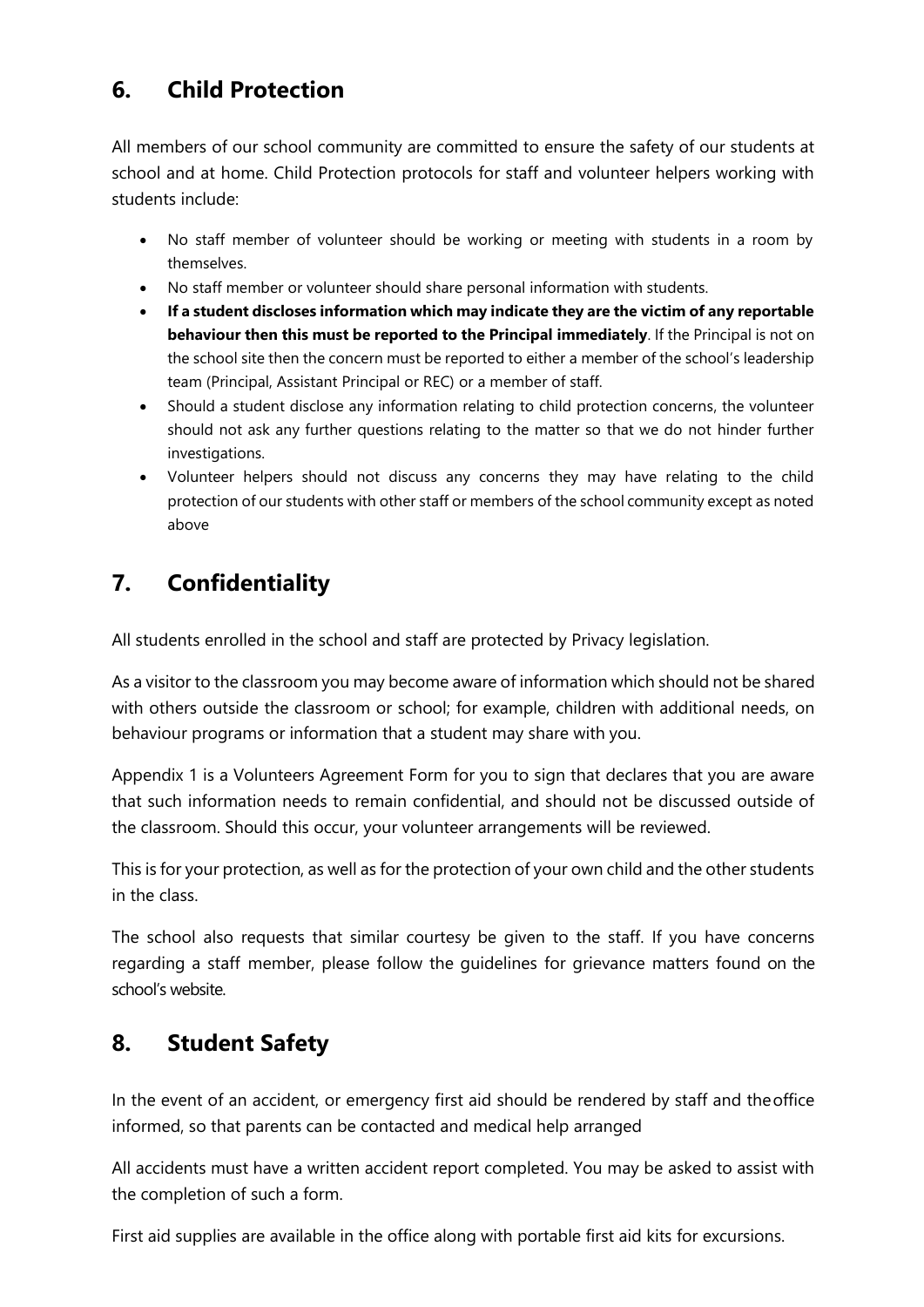If a student reports to a volunteer that they are feeling unwell, please bring this to the attention of the teacher.

# <span id="page-5-0"></span>**9. Accidents to Staff Members, Volunteer Helpers or Visitors to the School**

Staff and volunteer helpers should adopt safe work practices in all that they do. Any potential safety hazard must be reported to a member of staff. Staff must refer any safety matters of concern to the Work Health and Safety Staff Rep for consideration. Any accident to a staff member or volunteer should be reported to the office.

Should an accident occur, the following procedures should be followed;

- 1. Check for immediate safety of all students
- 2. Send for assistance to the school office
- 3. The Principal should be called to any accident not considered minor
- 4. An Accident/Incident report should be filled in and signed as soon as possible after the accident. This form should be completed by the teacher who may request information from volunteers who may have witnessed the incident. Support services can be access (eg school counsellor) for any volunteer or visitor who may witness or be involved in a traumatic incident. Staff have access to the Employee Assistance Program (EAP).

#### <span id="page-5-1"></span>**10. Student Behaviour**

Volunteers are requested to report any concerns regarding a student behaviour to the teacher.

Student behaviour should only be addressed by a staff member and not volunteers.

# <span id="page-5-2"></span>**11. Evacuation, Lockdown and Lockout Procedures and Student Safety**

#### <span id="page-5-3"></span>**a. Evacuation**

In the event of an evacuation, a continuous siren and evacuation message with be announced. Students are escorted to the evacuation point on the school oval via the safest route, where they are accounted for and remain safely supervised until the all clear is given. Any parents who are visiting the school during an evacuation should proceed to the evacuation point with the class and their teacher who they are visiting.

## <span id="page-5-4"></span>**b. Lockdown / Lockout**

In the event of a Lockdown, a siren and lockdown message will be announced. In the event of a Lockout, a siren will also occur with a lockout message.

A lockdown is defined as a more serious event where the school is locked down and students, staff and visitors sit out of sight on the floor.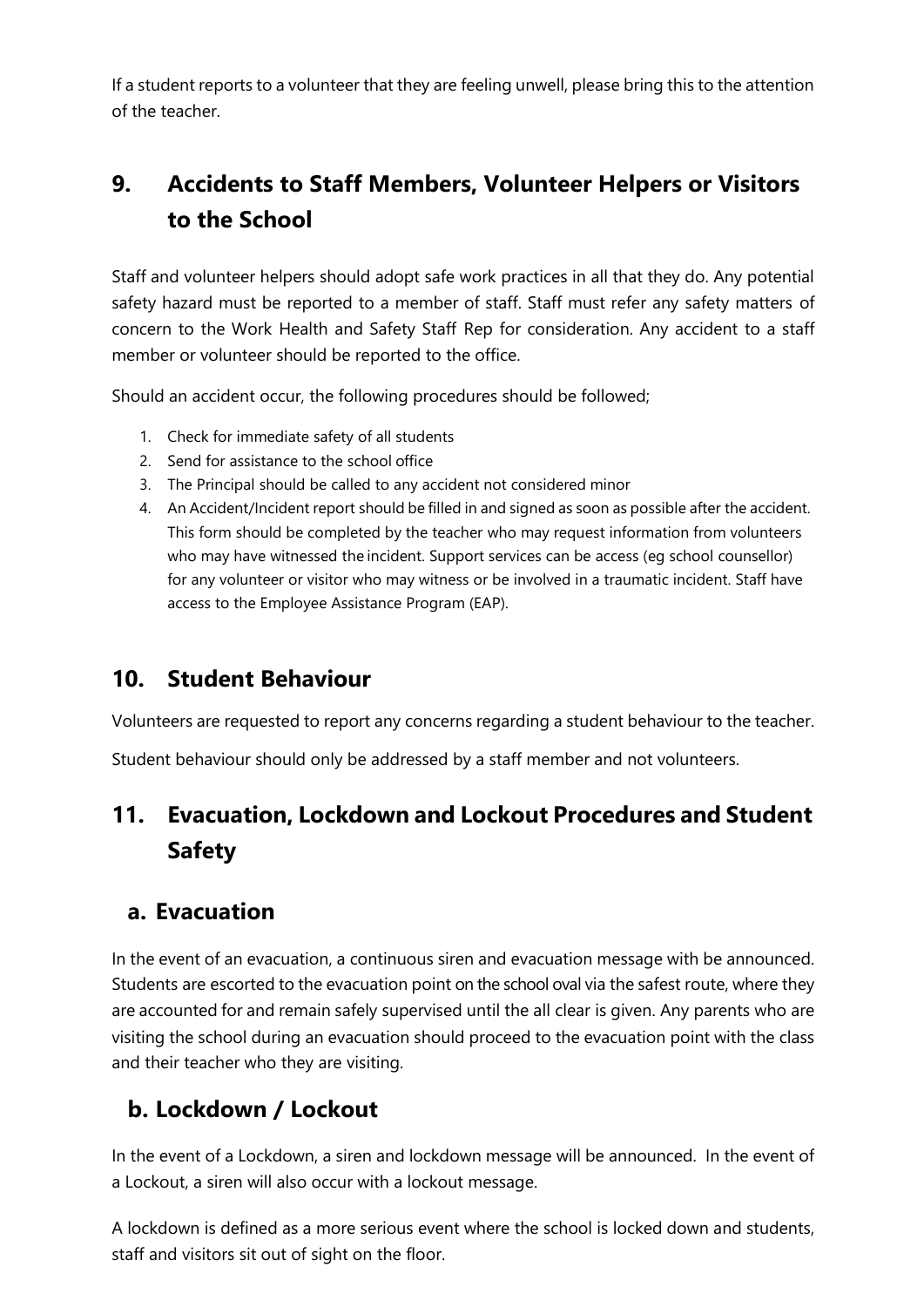A lockout is in the event where students, staff and visitors can maintain their regular activities but remain inside the school buildings.

Teachers in both circumstances secure students in their classroom, marking the roll and maintaining a secure environment until the all clear sounds. Any volunteer helper who is working with a group of children at the time of a lockdown or lockout is to remain with the class and their teacher.

Other visitors at the school at the time of a lockdown or lockout should proceed to the nearest classroom or office for a secure waiting spot. No parent or visitor is to attempt to access a classroom (other than the one closest to them during a lockdown/lockout) as teachers need to be able to account for all persons under their care.

After the 'All Clear' has been given after a lockdown/lockout, volunteer helpers and visitors are to immediately return to the school Office where they signed in at, so that office staff can verify that helpers and visitors are safe.

#### <span id="page-6-0"></span>**c. Instructions During an Emergency**

It is very important that parents follow the directions of St Michael's staff during any emergency procedure. Whilst we appreciate your concern for your child, our staff are trained in how to react and follow school safety procedures. No child will be released to a parent in an emergency situation unless the teacher is confident that it is safe to do so.